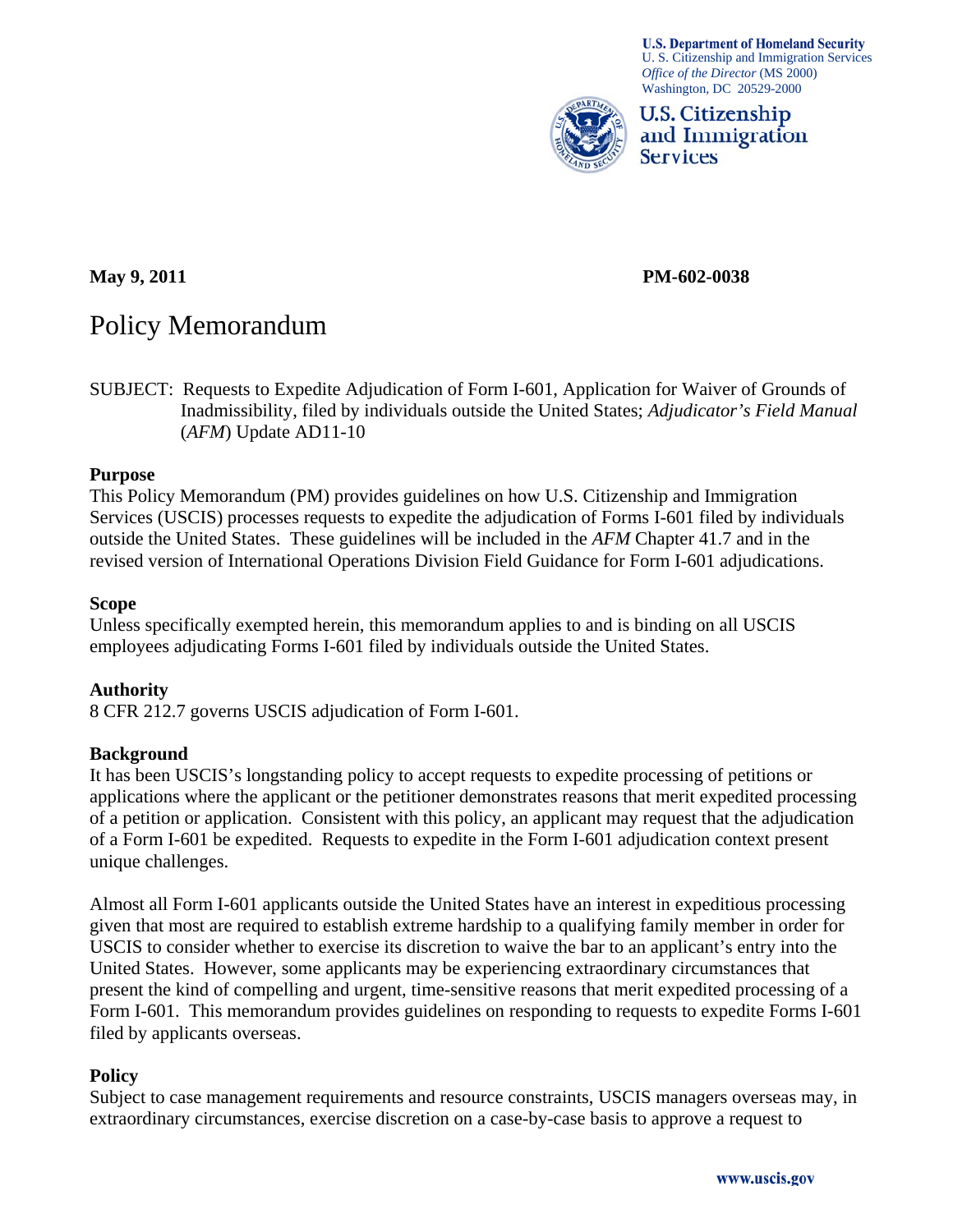expedite adjudication of a Form I-60[1](#page-1-0).<sup>1</sup> The strong desire to immigrate to the United States as soon as possible is not by itself "extraordinary." The types of extraordinary circumstances that may, generally, merit expedited processing are those in which there are time-sensitive and compelling situations that necessitate the applicant's presence in the United States sooner than would be possible if the application were processed under normal processing times. There may also be other time-sensitive circumstances that merit expeditious processing for other reasons, principally where the failure to expedite the adjudication could result in significant delays in family reunification. For example, the applicant may be ineligible to receive a visa in the following month due to forecasted visa regression, and therefore faces an even more prolonged and unanticipated separation from family members if the application is not expedited. Similarly, the applicant may request that the case be expedited to prevent a child not covered by the Child Status Protection Act aging out before visa issuance. There also may be circumstances in which a prior USCIS error merits expeditious processing of a request.

# **Implementation**

The *AFM* and the International Operations Division Field Guidance for Form I-601 adjudications are revised as follows:

 $\mathcal{F}$  (1) A new Chapter 41.7 is added to read:

# **41.7 Expeditious Adjudication of Waivers of Inadmissibility.**

#### (a) Applications for Waiver of Inadmissibility Filed by Applicants in the United States. [Reserved]

(b) Applications for Waiver of Inadmissibility by Applicants Outside the United States.

# (1) Applicability.

The guidance set forth in this chapter applies to any applications for waiver of inadmissibility filed by an applicant who is outside the United States, including both applications adjudicated by Overseas Field Offices and applications filed from Canada and adjudicated by the Vermont Service Center. This guidance shall also apply to any Form I-212 application submitted in conjunction with a Form I-601 application for which there has been a request or decision to expedite processing.

(2) Criteria.

 $\overline{a}$ 

Subject to case management requirements and resource constraints, USCIS managers overseas may, in extraordinary circumstances, exercise discretion to decide on a case-bycase basis to approve a request to expedite adjudication of a Form I-601. The strong desire to immigrate to the United States as soon as possible is not, itself "extraordinary."

<span id="page-1-0"></span><sup>&</sup>lt;sup>1</sup> When a Form I-212 application is submitted in conjunction with a Form I-601 application, a request or decision to expedite the adjudication of the Form I-601 application will be treated as a request or decision to expedite the accompanying Form I-212 application.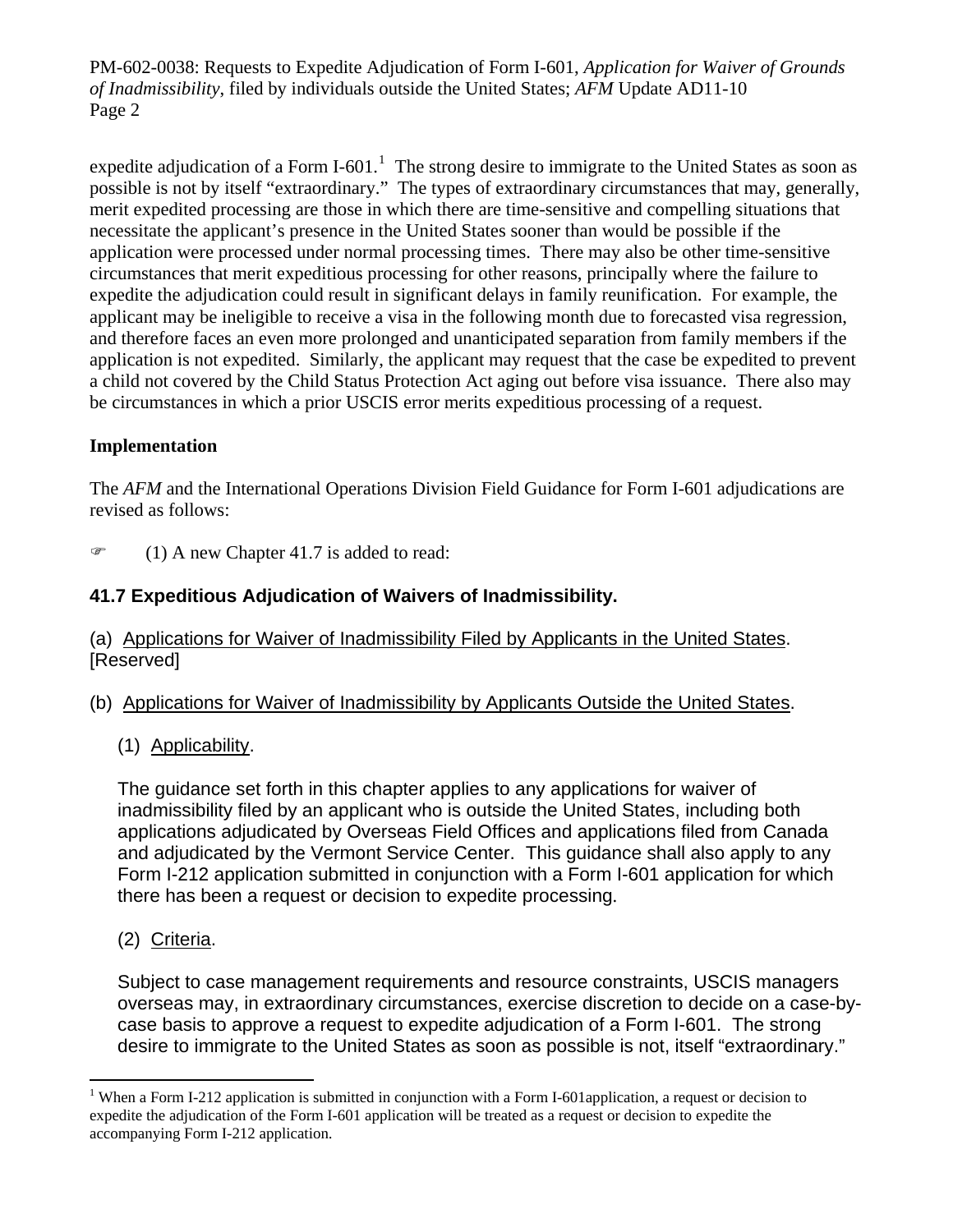The types of extraordinary circumstances that may, generally, merit expedited processing of a Form I-601 are those in which there are time-sensitive and compelling situations that necessitate the applicant's presence in the United States sooner than would be possible if the application were processed under normal processing times or other time-sensitive circumstances that nonetheless merit expeditious processing, principally where the failure to expedite the adjudication could result in significant delays in family reunification. Those situations may include, but are not limited to, situations in which the applicant establishes one or more of the following:

- The applicant has urgent and critical medical needs that cannot be addressed in the applicant's country;
- An applicant's family member in the United States has a serious medical condition and has urgent and critical medical needs related to that condition that require the applicant to assist the family member in the United States;
- The applicant is faced with urgent circumstances related to the death or serious illness of a family member;
- The applicant or qualifying family member is a particularly vulnerable individual due to age, serious medical condition, or disability and this vulnerability is exacerbated by the applicant's presence outside the United States;
- The applicant is at risk of serious harm due to personal circumstances distinct from the general safety conditions of those living in the applicant's country;
- It would be in the national interest of the United States to have the applicant in the United States (for example, the applicant's presence in the United States is urgently required for work with a U.S. government entity); or
- As described in a request from or for a member of the Armed Forces of the United States:
	- o The applicant's qualifying family member is a member of the military who is deployed or will soon be deployed; and
	- $\circ$  The applicant demonstrates that, in light of the deployment there are compelling reasons to expedite the request due to the impact of the applicant's absence from the United States on the applicant, the qualifying family member, or their children, if any.

The above non-exhaustive list describes some examples of situations that may, depending on the facts of the case, merit a discretionary approval of a request to expedite adjudication of a waiver request. However, these are not the only circumstances that may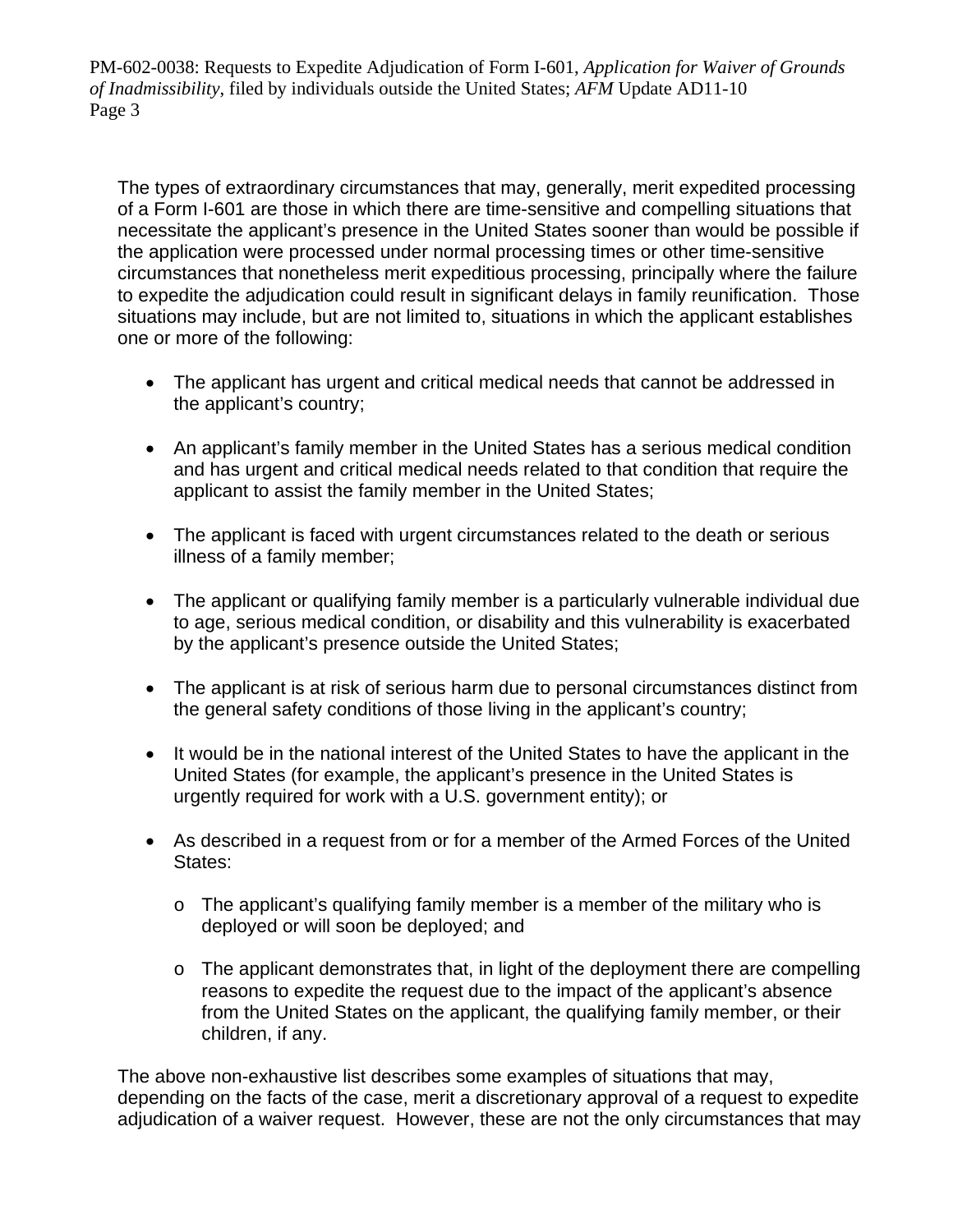warrant expeditious processing. There may also be other time-sensitive circumstances that do not necessitate the applicant's presence in the United States sooner than would be possible under normal processing times, but that nonetheless merit expeditious processing. For example, the applicant may be ineligible to receive a visa in the following month due to forecasted visa regression and therefore faces an even more prolonged and unanticipated separation from family members if the application is not expedited. Similarly, the applicant may request that the case be expedited to prevent a child not covered by the Child Status Protection Act from aging out before visa issuance. There also may be circumstances in which a prior USCIS error merits expeditious processing of a request.

# (3) Documentation.

Requests must include sufficient evidence to support the claimed need for expedited processing or an explanation of why that evidence is not available. For example, if the request is based on an urgent, serious medical condition, the applicant should provide a medical report. If the request is based on urgent need by a U.S. government entity to have the applicant in the United States, the applicant should provide a letter from the entity supporting the expedite request.

#### (4) Public Information, Notices and Outreach.

Overseas Field Office Directors will provide instructions for expediting requests on Department of State and USCIS web pages. All requests to expedite will be reviewed within 5 business days of receipt of the request and, if the decision is to approve the request to expedite, the applicant will be notified within 10 business days of receipt of the request. In particularly urgent cases, staff will make every effort to notify the applicant of an approval to expedite a request as soon as the decision to expedite has been made. Because of limited overseas resources and concerns that responding to all requests to expedite will divert those limited resources from timely adjudicating all applications, overseas field offices are not required to provide negative responses to requests to expedite. Overseas field offices will notify applicants that, if they do not receive a response to their request to expedite within 15 days from the date of notice of receipt of the request, their request to expedite may be presumed to be denied. This information will be posted on all overseas office websites. In addition, Overseas Field Office Directors will include this information on their auto-reply message that is sent out upon receipt of electronically received requests. In response to non-electronically submitted requests, overseas field offices will send out a notice of receipt that contains this same information. See **Appendix 41-5**.

**Note:** The Vermont Service Center (VSC) receives all Forms I-601 and I-212 filed by Canadian residents with the U.S. Embassy or Consulate in Canada. The Department of State forwards the Forms I-601 and I-212 to the VSC for adjudication. This guidance does not change existing filing instructions and the VSC will continue to send out appropriate CLAIMS3-generated notices for that workload.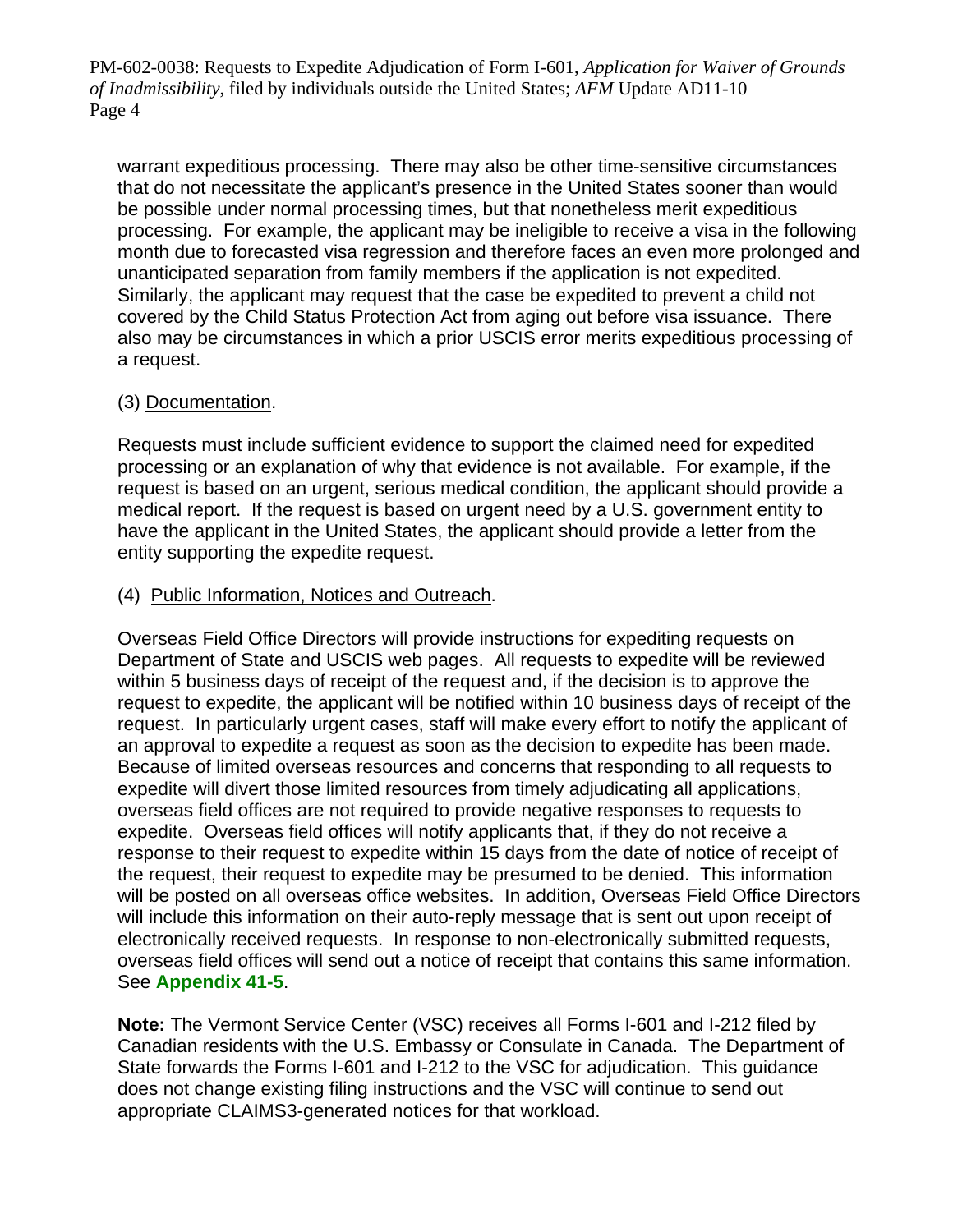$\mathcal{F}$  (2) A new Appendix 41-5 is added to read:

# [SEE ATTACHED]

 (3) The *AFM* **Transmittal Memoranda** button is revised by adding, in numerical order, a new entry to read:

| AD11-10  | <b>Chapter 41.7</b>  | Adds guidance on consideration of requests for |
|----------|----------------------|------------------------------------------------|
| 5/9/2011 | <b>Appendix 41-5</b> | expeditious adjudication of Forms I-601 filed  |
|          |                      | overseas                                       |

#### **Use**

This PM is intended solely for the guidance of USCIS personnel in the performance of their official duties. It is not intended to, does not, and may not be relied upon to create any right or benefit, substantive or procedural, enforceable at law or by any individual or other party in removal proceedings, in litigation with the United States, or in any other form or manner.

#### **Contact Information**

Questions or suggestions regarding this PM should be addressed through appropriate channels to the International Operations Program Manager for Forms I-601.